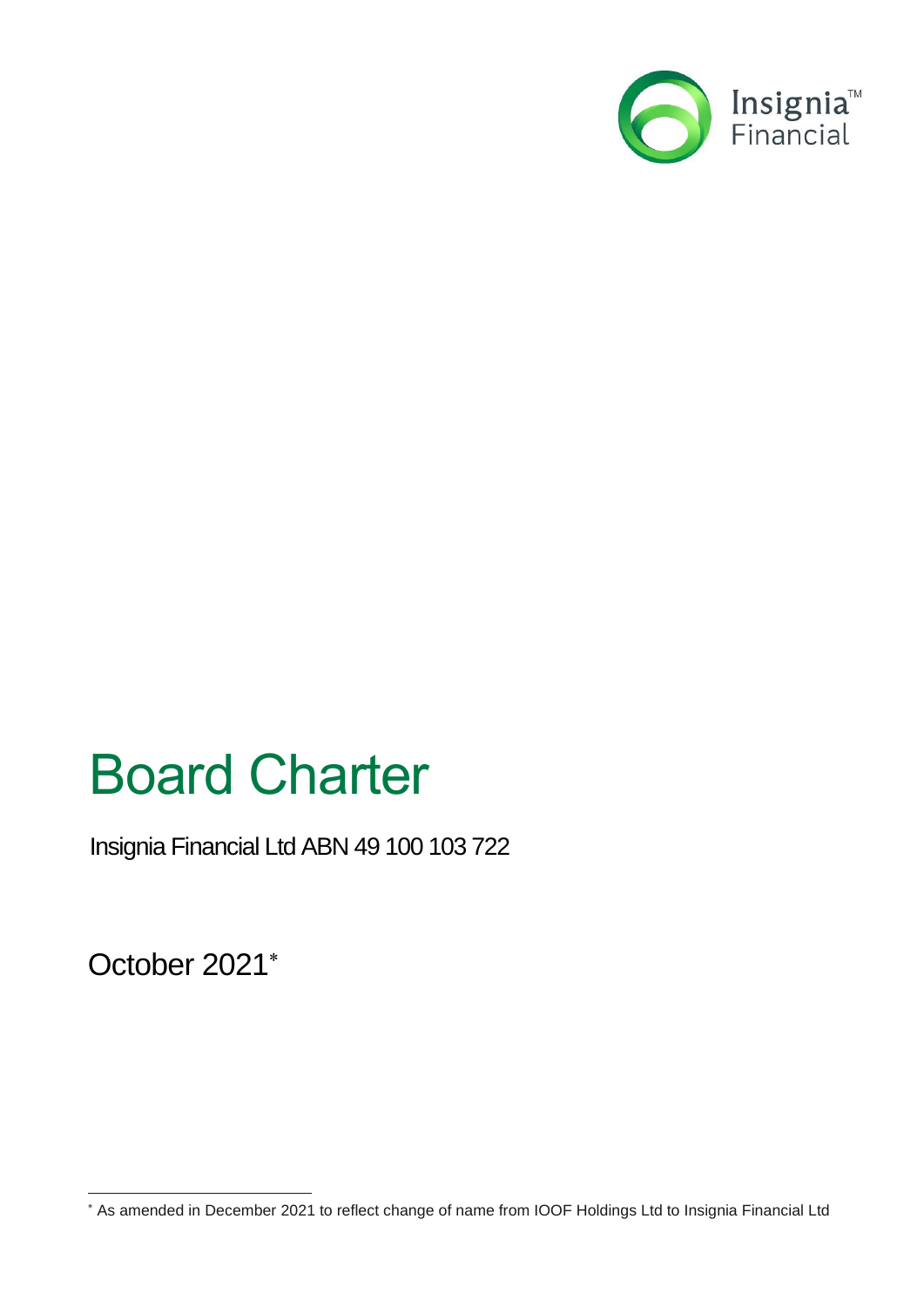## Table of Contents

| 1.   | <b>Introduction</b>                           | 3              |
|------|-----------------------------------------------|----------------|
| 2.   | Board and management authority                | 3              |
| 2.1. | Delegation of authority                       | 3              |
| 2.2. | <b>CEO</b> responsibilities                   | 3              |
| 2.3. | Responsibilities and reservation of authority | 4              |
| 3.   | Board structure and operation                 | 6              |
| 3.1. | Composition and membership                    | 6              |
| 3.2. | Conduct of individual directors               | 6              |
| 3.3. | Role of Chair                                 | $\overline{7}$ |
|      | 3.4. Role of Company Secretary                | 8              |
| 3.5. | <b>Board Committees</b>                       | 8              |
| 4.   | <b>Board meetings</b>                         | 9              |
| 5.   | Information and advice                        | 9              |
| 5.1. | Responsibility of management                  | $\overline{9}$ |
| 5.2. | Access to information                         | $\overline{9}$ |
| 5.3. | Access to advice                              | $\overline{9}$ |
| 6.   | <b>Charter review</b>                         | 10             |
| 7.   | Document information                          | 10             |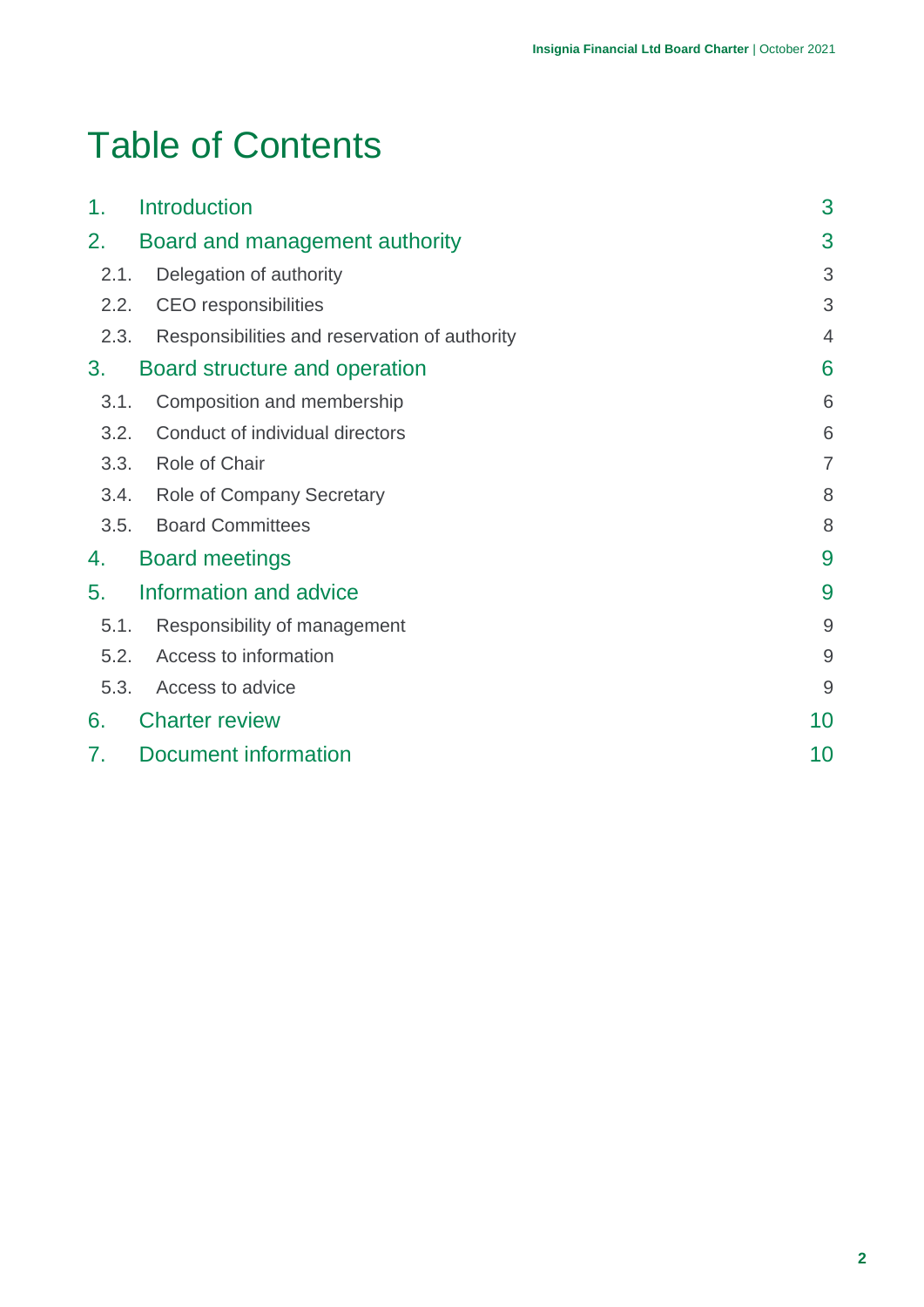## <span id="page-2-0"></span>1. Introduction

The Group comprises Insignia Financial Ltd (Insignia Financial) and its subsidiaries (the Group). The Group's purpose is "Understand me, look after me, secure my future" (Purpose) and the Group's strategic ambition is "Creating financial wellbeing for every Australian" (Strategic Ambition).

Our approach to corporate governance is based on a set of principles that underpin day-to-day activities, as set out below (Principles).

- **Be human** we treat those around us the way we'd like to be treated openly, honestly and respectfully.
- **Stronger together** only by working together can we truly serve our clients.
- **Do what's right, not what's easy** we back ourselves to make the right call. We speak up.
- **Deliver what matters** we make sure we understand what matters to every client, and we make it happen.
- **Keep it simple**  we remove complexity.

The Board is responsible for overseeing the strategic direction of the Group and effective oversight of management, promoting shareholder interests and, where appropriate, the interests of other stakeholders. It does so in the context of the Group's Purpose, Principles and Strategic Ambition.

## <span id="page-2-1"></span>2. Board and management authority

## <span id="page-2-2"></span>**2.1. Delegation of authority**

- **a.** The Board delegates authority to the Chief Executive Officer (CEO) for the management of the Company except in relation to the following.
	- Powers required to be exercised by the Board (or its Committees) under the constitution or by legal or regulatory requirements.
	- Powers delegated by the Board to a Committee in a Terms of Reference or specific resolution.
	- Powers reserved to the Board under this charter.
	- Any additional powers reserved to the Board or a Committee in a Delegations of Authority Policy, Committee Terms of Reference or other policy.

The Board reserves the right to change or revoke its delegations to the CEO at any time. The CEO is accountable to the Board for the exercise of the power that is delegated.

**b.** The CEO is authorised to sub-delegate to senior management who are reliable and competent in relation to the authority delegated. The CEO must require the delegate to exercise the powers in conformity with the duties imposed on directors under the Corporations Act and constitution.

## <span id="page-2-3"></span>**2.2. CEO responsibilities**

The responsibilities of the CEO include each of the following.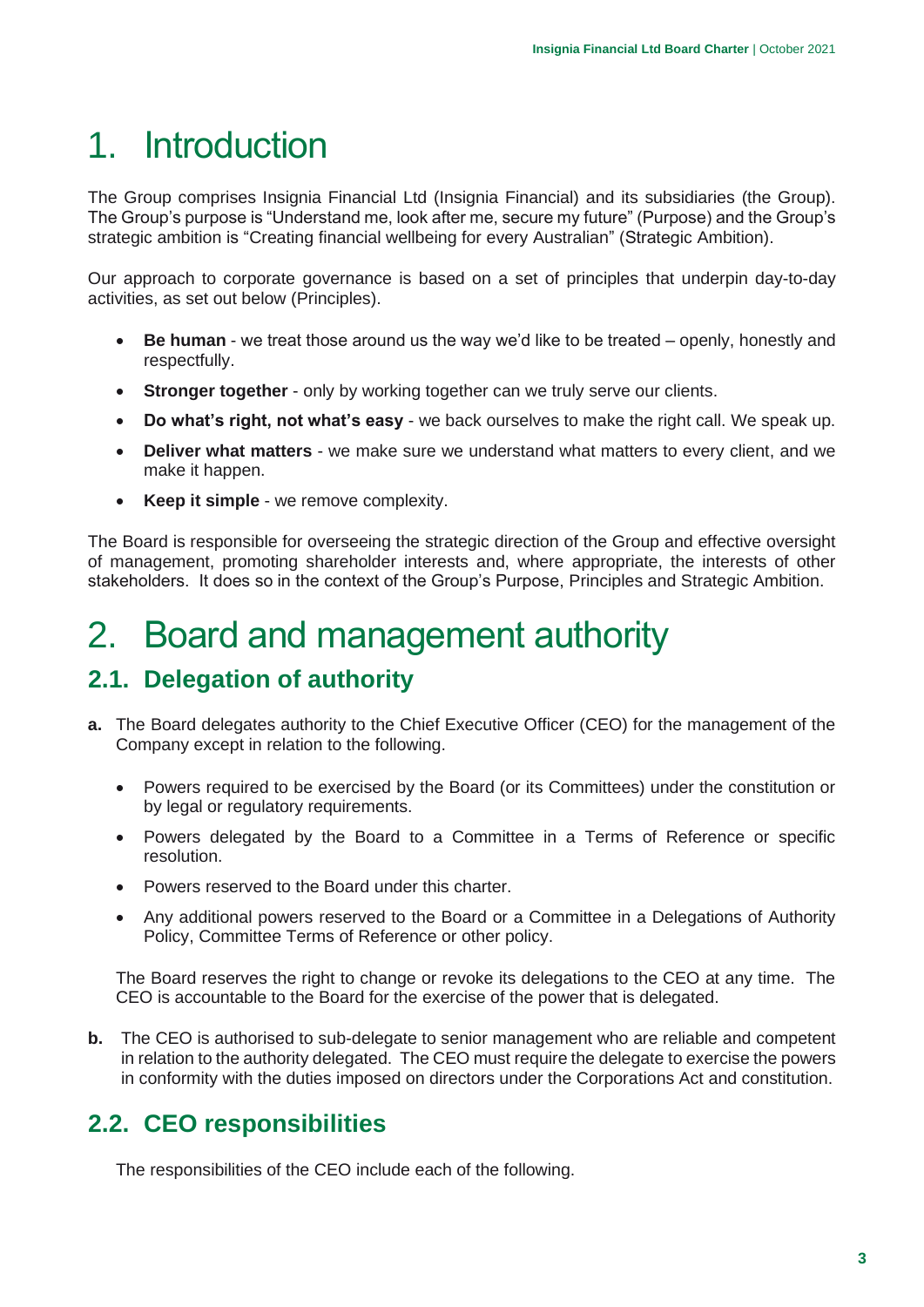- Embed the Group culture, reflecting the Principles and Code of Conduct.
- Ensure that decisions are made and resources are used only to further the Purpose and Strategic Ambition.
- Implement the strategic initiatives by which the Group intends to pursue the Strategic Ambition and implement the business plan, operating within the budget and risk appetite set by the Board.
- Exercise the powers delegated by the Board in conformity with the duties imposed on directors under the Corporations Act and constitution.
- Ensure that decisions are made in the best interests of shareholders and take into account other stakeholder interests as appropriate, including customers, beneficiaries, members, employees and the community.
- Maintain systems of risk management, compliance and internal controls for financial and nonfinancial risk.
- Ensure that all material matters and any material correspondence from regulators are brought to the attention of the Board in a timely manner to enable the Board to discharge its responsibilities.

## <span id="page-3-0"></span>**2.3. Responsibilities and reservation of authority**

- **a.** The key responsibilities of the Board are oversight of the strategic direction of the Company and the effective oversight of management. This includes the following.
	- Oversight of management in embedding the Group culture reflecting the Principles and Code of Conduct and a sound risk management culture.
	- Developing the strategic initiatives with management and monitoring the implementation of the strategic initiatives and achievement of financial objectives.
	- Monitoring compliance with regulatory requirements.
	- Monitoring the effectiveness of corporate governance practices.
	- Oversight of risk management.
	- Challenging management whenever required and holding management to account.
	- Considering environmental, social and ethical impacts of the Group's activities.
- **b.** The following specific matters are reserved to the Board.

#### **Strategic**

- Setting the Purpose, Principles and Strategic Ambition, with management input.
- Approving significant corporate strategic initiatives. This includes the following (but only if significant).
	- $\circ$  The acquisition, establishment, disposal or ending of business operations.
	- o Takeovers, mergers, de-mergers, restructures and any other transaction involving a change in control or change to the nature or scale of the Group's activities.
	- o Forming or ending an incorporated joint venture.
	- o Changes to organisational structure.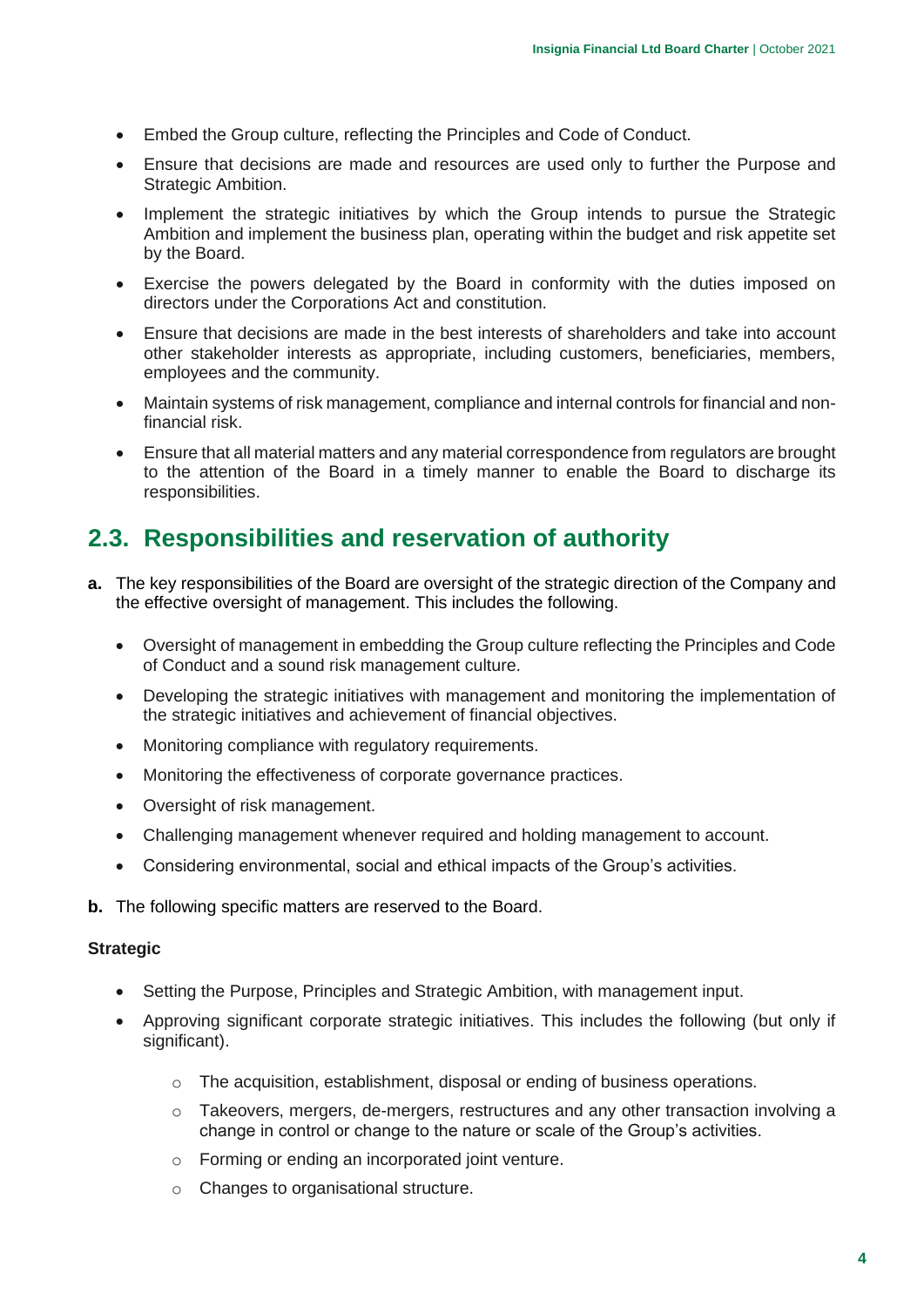- Approving equity capital raisings.
- Approving the initiation of a material claim or settlement of any material claim or action.
- Ensuring resources are adequate for implementing the strategic initiatives and managing financial and non-financial risk.

#### **People**

- Setting the measurable diversity objectives for the Group, monitoring progress and oversight of the annual assessment of performance against measurable objectives.
- Oversight, monitoring and review of workplace health and safety.
- Ensuring that the Group People & Remuneration Policy is aligned with the Purpose, Principles, Strategic Ambition and risk appetite; and oversight, monitoring and review of remuneration and approval of matters in accordance with the Policy.
- Appointment and removal of the CEO and approving the appointment and removal of senior executives.
- Developing and approving succession plans for the Board and approval of the senior executive succession plan.
- Monitoring and evaluating the performance of the CEO and senior executives.

#### **Financial**

- Approving the Company's annual financial targets, monitoring financial performance against forecast and prior periods.
- Approving and monitoring the progress of major capital expenditure and capital management.
- Approving any earnings guidance, forecasts or other future prospects guidance.
- Approving the full and half year results.
- Approving the dividend policy and declaration of dividends.

#### **Risk and compliance**

- Oversight, monitoring and review of systems and frameworks for internal governance, compliance, risk management and control and legal compliance, ensuring they are operating effectively. This includes the following:
	- $\circ$  frameworks for relevant information to be reported by management to the Board and for the timely and balanced disclosure of material information to the market;
	- o oversight of the integrity of accounting and corporate reporting systems, including external audit; and
	- $\circ$  approval of the Group's Risk Management Framework, including the Risk Management Policy, Risk Appetite Framework, Risk Appetite Statement and Risk Management Strategy, and any changes to it. The Board must review the Risk Management Framework annually.
- Approval of the Company's corporate governance statement.
- Approval of market announcements of material matters in accordance with the Disclosure and Communications Policy.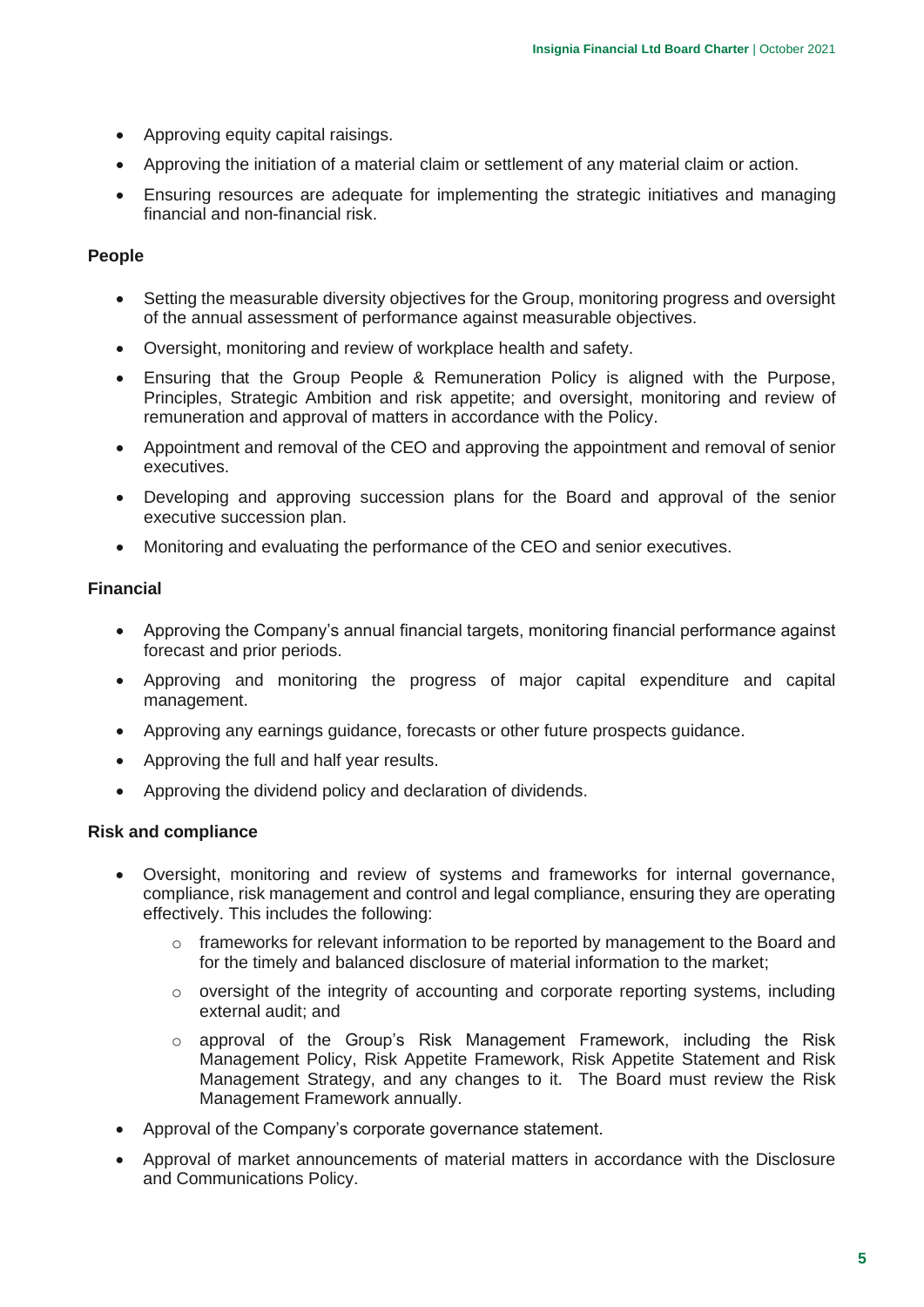#### **Other**

• Approval of this Charter and policies the Board designates as requiring Board approval.

Note: As at the date of this Charter by way of example this includes the Group People & Remuneration Policy, Diversity & Inclusion Policy, Responsible Person Policy.

• Appointing the external auditor.

## <span id="page-5-0"></span>3. Board structure and operation

### <span id="page-5-1"></span>**3.1. Composition and membership**

#### **Size and composition**

- **a.** The Board decides the size and composition of the Board. It must take into account the following.
	- The terms of the Company's constitution.

Note: As at the date of this Charter, under the constitution the number of directors must be between 5 and 11 and the majority must be non-executive directors (clause 46).

• Regulatory requirements (including the Corporations Act and ASX Listing Rules).

Note: As at the date of this Charter, under the Corporations Act the minimum number of directors is three (section 201A(2).

• The needs of the Board having regard to the size and complexity of the business and having regard to the Strategic Ambition.

#### **Skills**

**b.** The Board must comprise directors with an appropriate range of knowledge, qualifications and experience from a range of backgrounds.

#### **Independence**

**c.** The Board must comprise a majority of independent directors. The Board must assess the independence of each non-executive director in accordance with the independence assessment criteria. This must be done on appointment and at least annually. The criteria are set out in the Board Nominations & Remuneration policy.

#### **Director processes and Board renewal**

**d.** The Board is responsible for processes for the appointment, induction and ongoing development and performance assessment of directors. It is also responsible for performance assessment of the Board and Board renewal. These processes are set out in the Board Nominations & Remuneration policy.

### <span id="page-5-2"></span>**3.2. Conduct of individual directors**

**a.** A Director must contribute in a manner that recognises the importance of the Group's Purpose and Principles, lead by example and promote the culture of the Group.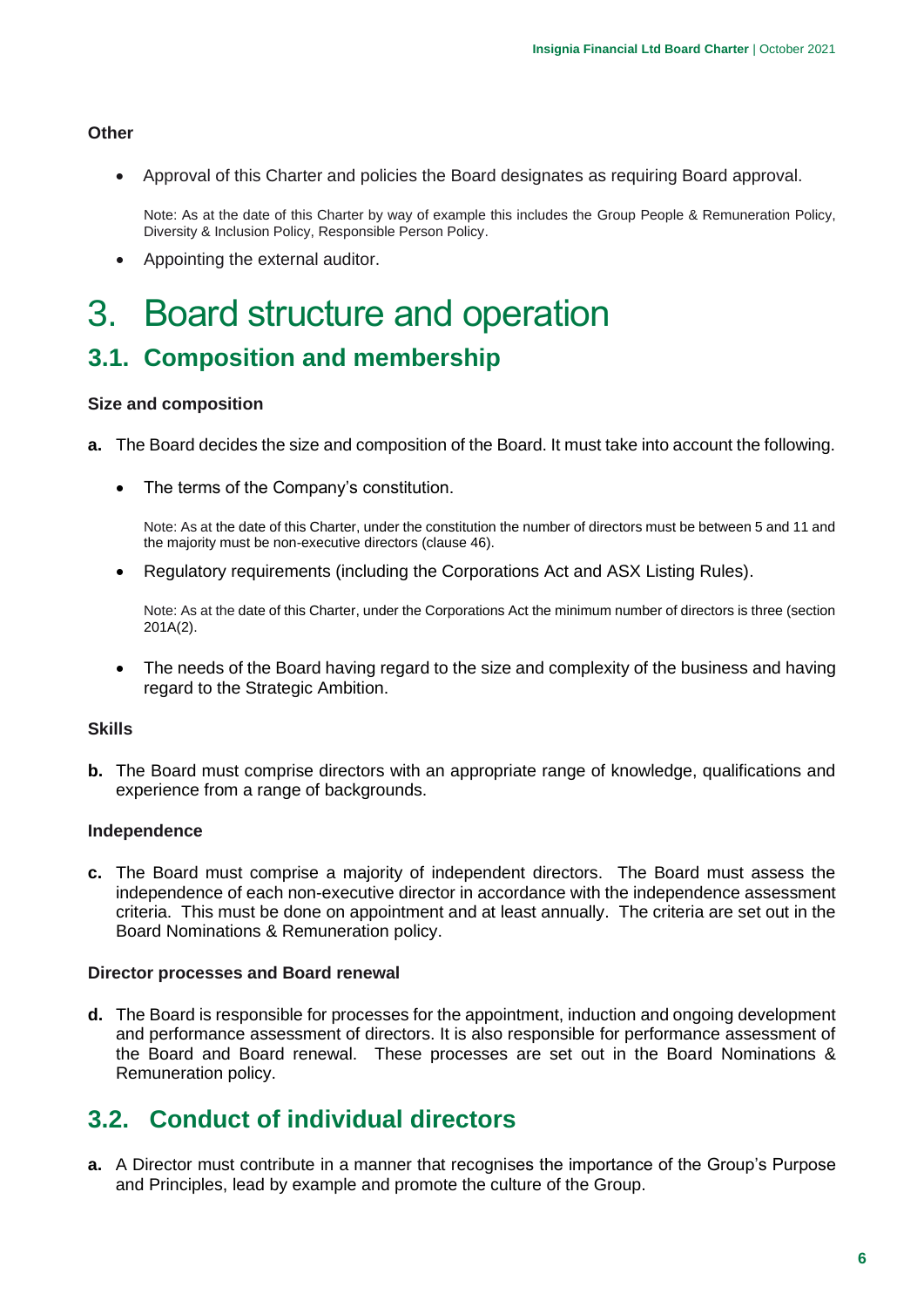- **b.** A Director must discharge their responsibilities in accordance with common law and legislative requirements.
- **c.** A Director must manage conflicts of interest in accordance with the Group Conflicts of Interest policy.
- **d.** A Director is expected to review meeting materials, prepare for meetings and actively participate.
- **e.** A Director is expected to utilise their range of relevant knowledge and experience and apply their judgment to all matters discussed in Board meetings.
- **f.** A Director is to debate issues openly and constructively and be free to question or challenge the opinions presented at meetings where their own judgment differs from that of other Directors.
- **g.** A Director is expected to support the collective group decision-making processes of the Board and Committees.

### <span id="page-6-0"></span>**3.3. Role of Chair**

#### **Appointment and role**

**a.** The Chair must be an independent director. The Chair is elected by the Board and maintains office until removed by the Board, or until the Chair resigns from office or is no longer a Board member. The principal role of the Chair is to lead the Board and ensure that high governance standards are maintained, including through discharging the responsibilities set out below.

#### **Internal responsibilities**

**b.** The role of the Chair internally includes the following.

#### *Relationship with management*

- Acting as the primary link between the Board and management.
- Encouraging workable and harmonious relations between the Board and management.

#### *CEO*

- Establishing and maintaining an effective working relationship with the CEO.
- Overseeing negotiations for the CEO's employment and evaluating the CEO's performance.
- Leading planning for CEO succession.

#### *Tone*

• Setting the tone for the Board, leading through living the Principles.

#### *Information and meetings*

- In consultation with the CEO and Company Secretary, approving board agendas.
- In consultation with the CEO and Company Secretary, ensuring the information provided to the Board is relevant, accurate, timely and sufficient to keep the Board appropriately informed to discharge its responsibilities.
- In consultation with the CEO and Company Secretary, ensuring that the Board has before it sufficient information to be able to meaningfully consider, discuss and make decisions.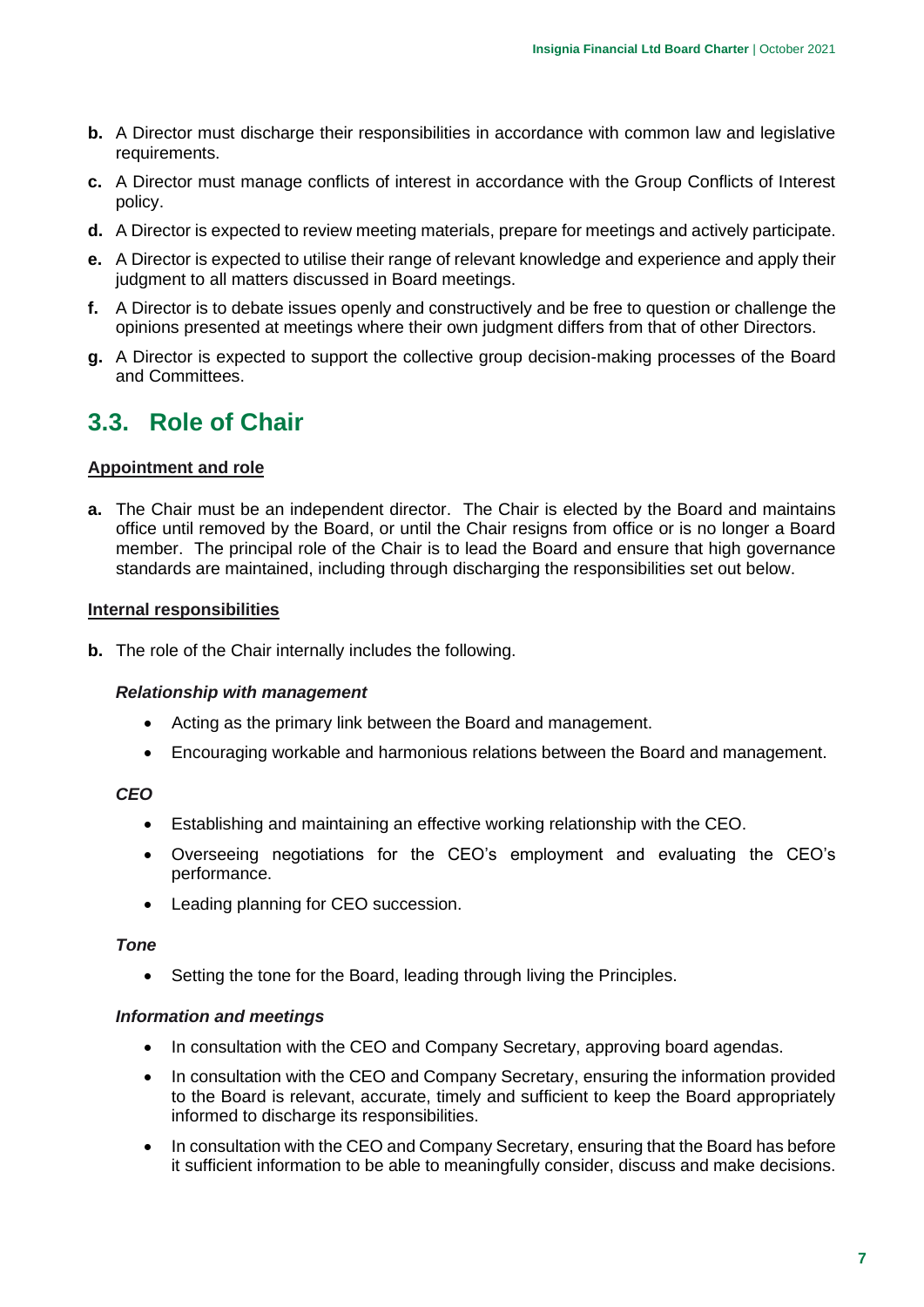- Chairing board meetings efficiently and ensuring that adequate time is available for discussion of all agenda items, including strategic issues and complex or contentious matters.
- Encouraging contributions by all Board members, fostering open, inclusive and constructive debate and seeking consensus when making decisions.

#### *Performance and succession*

- Motivating Board members and, where appropriate, dealing with underperformance.
- Overseeing and facilitating Board, Committee and Director evaluation reviews.
- In conjunction with the Group Nominations Committee, taking the lead in Board and Chair succession planning, induction and continuing director education and development.

#### **External responsibilities**

- **c.** The external role of the Chair includes the following.
	- Representing the Board and Company to external stakeholders, including institutional investors, proxy advisers and regulators, in particular, in relation to governance matters.
	- Chairing shareholder meetings.

### <span id="page-7-0"></span>**3.4. Role of Company Secretary**

- **a.** The Company Secretary, through the Chair, is accountable to the Board on matters to do with the proper functioning of the Board.
- **b.** The Company Secretary is responsible for each of the following.
	- With the Chair, co-ordination of all Board business, including board papers, attendees and timely minutes.
	- Communications and filings with ASIC and ASX.
	- Advising on governance matters.
- **c.** All Directors have direct access to the Company Secretary for company secretarial advice or support.

### <span id="page-7-1"></span>**3.5. Board Committees**

- **a.** The Board may establish standing or ad hoc committees required or considered necessary to assist it in carrying out its responsibilities. The Board decides the composition and Terms of Reference (**ToR**). The ToR must include any authorities delegated to the Committee. The Board may exercise any of the authorities delegated.
- **b.** Committee papers must be available to all Directors and any Director may attend a Committee meeting. The Director should tell the Chair of the Committee in advance of attending.
- **c.** The following standing committees of the Board have been established.
	- o Insignia Financial Group Audit Committee
	- o Insignia Financial Group Risk and Compliance Committee
	- o Insignia Financial Group People & Remuneration Committee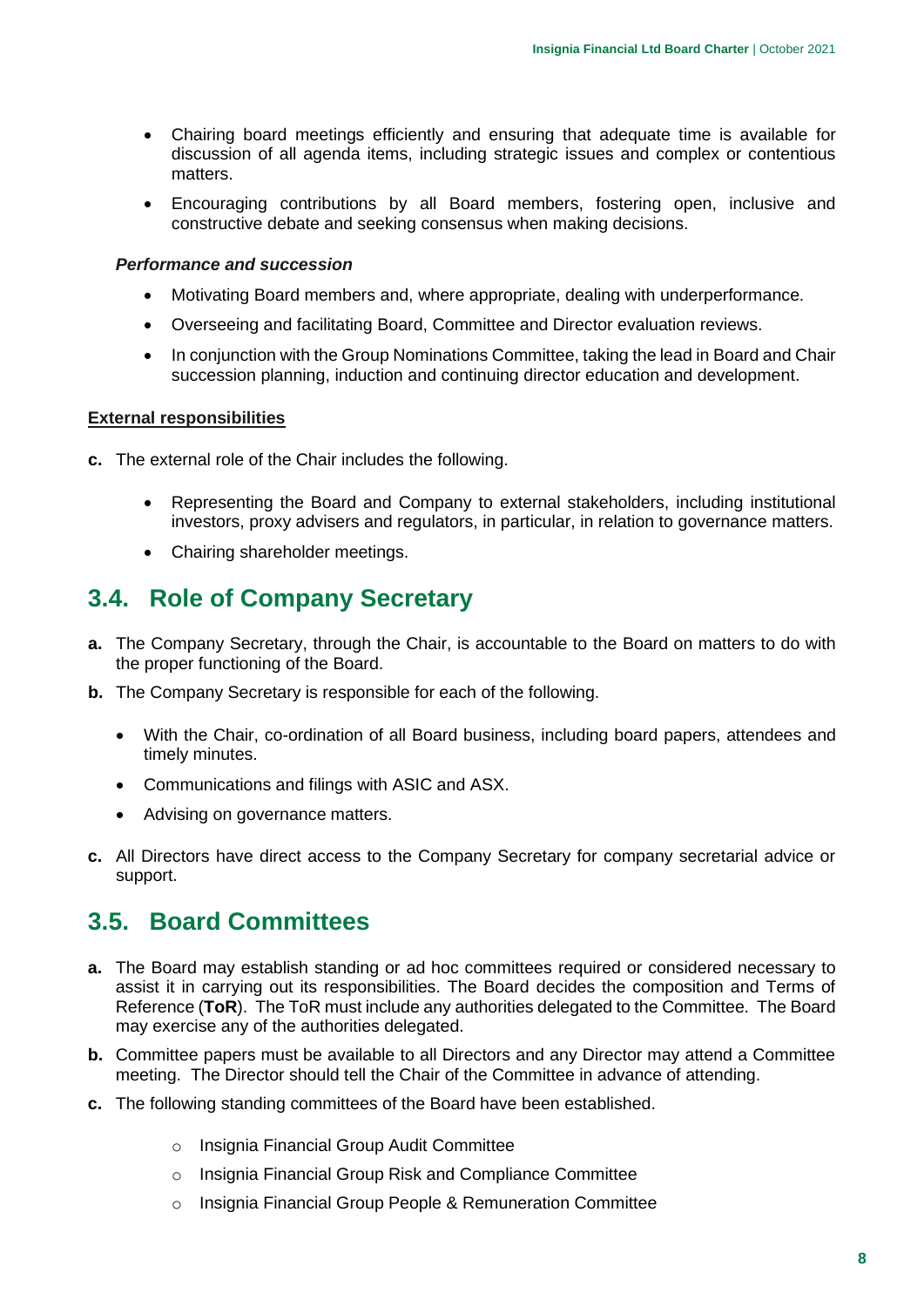o Insignia Financial Group Nominations Committee

## <span id="page-8-0"></span>4. Board meetings

- **a.** The Board must meet as often as necessary to fulfil its responsibilities.
- **b.** A Director may request that an item be added to the agenda.
- **c.** Board meeting papers must be distributed to Directors in sufficient time to enable Directors to read the papers and properly prepare for the meeting.
- **d.** The Board may meet either in person or by telephone, audio-visual link or by using any other technology consented to by all the Directors.
- **e.** A quorum is a majority of Directors in office unless the Board decides otherwise. Decisions are made by a simple majority vote. The Chair has a casting vote in the case of equality of votes.
- **f.** The non-executive Directors may meet for private discussions on matters relating to the oversight of the management of the Company.
- **g.** The Board may, by invitation, request management and third parties to attend Board meetings.
- **h.** The Board may meet with management and third parties without the presence of management.

## <span id="page-8-1"></span>5. Information and advice

## <span id="page-8-2"></span>**5.1. Responsibility of management**

Management is responsible for the preparation, presentation, clarity and integrity of information provided to the Board and for providing information about all matters about which the Board should be informed in order for the Board to discharge its responsibilities. This includes information about compliance with material legal and regulatory requirements and any conduct that is materially inconsistent with the Principles or code of conduct. The information is to be provided in a timely manner.

### <span id="page-8-3"></span>**5.2. Access to information**

The Board may seek information on any matter connected with the discharge of its responsibilities from any senior executive or third party. This includes internal and external auditors.

## <span id="page-8-4"></span>**5.3. Access to advice**

- **a.** A director may seek independent professional advice, with the assistance of the Company Secretary, at the expense of the Company on any matter connected with the discharge of their responsibilities. The Director must first obtain the consent of the Chair. Consent must not be unreasonably withheld.
- **b.** A copy of any advice received will be made available to all Directors, unless the Chair decides a conflict of interest would make it inappropriate to do so.